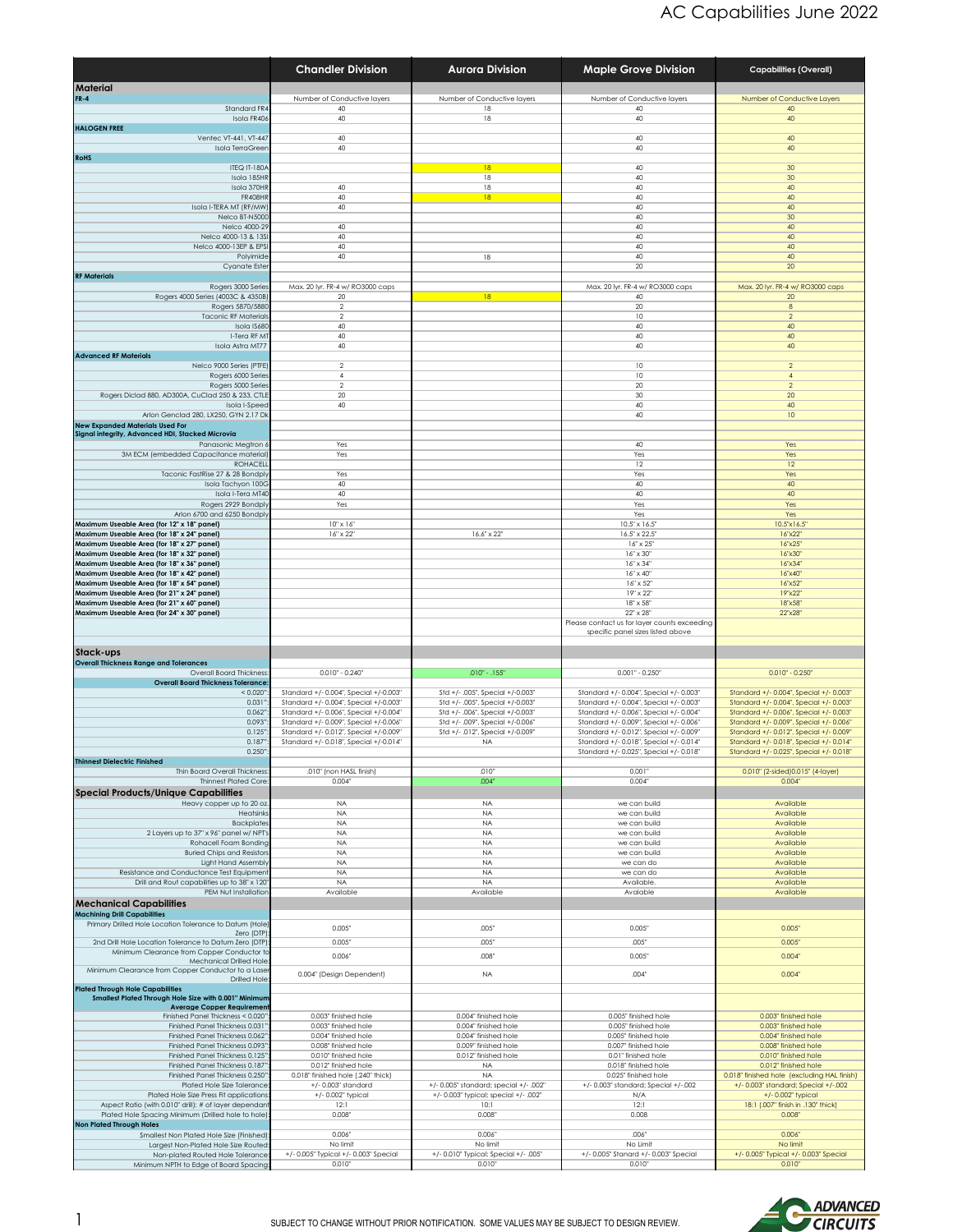|                                                                                                        | <b>Chandler Division</b>                                            | <b>Aurora Division</b>                                                  | <b>Maple Grove Division</b>                                       | <b>Capabilities (Overall)</b>                                          |
|--------------------------------------------------------------------------------------------------------|---------------------------------------------------------------------|-------------------------------------------------------------------------|-------------------------------------------------------------------|------------------------------------------------------------------------|
| <b>Blind/Buried Vias (Sequential Lamination)</b>                                                       |                                                                     |                                                                         |                                                                   |                                                                        |
| Minimum FINISHED Via Hole Diameter - Epoxy Filled<br>Maximum FINISHED Via Hole Diameter - Epoxy Filled | 0.006"<br>0.04                                                      | <b>NA</b><br><b>NA</b>                                                  | 0.007<br>0.040                                                    | 0.006<br>0.04                                                          |
| Maximum Aspect Ratio for Epoxy Filled Via Hole                                                         | 10:1                                                                | <b>NA</b>                                                               | 11:1                                                              | 10:1                                                                   |
| Available Epoxy Fill Types<br>Laser Microvia (µVia) Capabilities                                       | Conductive & Non-Conductive                                         | <b>NA</b>                                                               | Conductive & Non-Conductive                                       | Conductive & Non-Conductive                                            |
| Smallest (as ablated) Laser Via                                                                        | 0.003"                                                              | <b>NA</b>                                                               | 0.004"                                                            | 0.003                                                                  |
| Largest (as ablated) Laser Via                                                                         | 0.010"                                                              | <b>NA</b>                                                               | 0.01'                                                             | 0.010"                                                                 |
| Via Aspect Ratio (Depth to Diameter)<br>Capture Pad Size                                               | 0.75:1 Standard 1:1 Advanced<br>µVia + 0.008" Std µVia + 0.006" Adv | <b>NA</b><br><b>NA</b>                                                  | 1:1<br>0.007                                                      | 0.75:1 Standard 1:1 Advanced<br>µVia + 0.008" Std µVia + 0.006" Adv    |
| Landing Pad Size                                                                                       | µVia + 0.008" Std µVia + 0.006" Adv                                 | <b>NA</b>                                                               | 0.007                                                             | µVia + 0.008" Std µVia + 0.006" Adv                                    |
| <b>Stacked Vio</b>                                                                                     | Yes                                                                 | <b>NA</b>                                                               | Yes                                                               | Yes                                                                    |
| Type I Capabilitie<br>Type II Capabilitie                                                              | Yes<br>Yes                                                          | <b>NA</b><br><b>NA</b>                                                  | Yes<br>Yes                                                        | Yes<br>Yes                                                             |
| Type III Capabilitie                                                                                   | Design Dependent                                                    | <b>NA</b>                                                               | Yes                                                               | <b>Design Dependent</b>                                                |
| Copper-Filled Microvia<br><b>Control Depth Drill Capabilities</b>                                      | Yes                                                                 | <b>NA</b>                                                               | Yes                                                               | Yes                                                                    |
| Backdrill - PTH Stub Remova                                                                            | PTH + 0.010" Diameter (typ.)                                        | <b>NA</b>                                                               | PTH + 0.010" Diameter (typ.)                                      | PTH + 0.010" Diameter (typ.)                                           |
| Minimum Backside Dielectric Separation                                                                 | 0.005                                                               | <b>NA</b>                                                               | 0.010"                                                            | 0.005                                                                  |
| Control Depth Drill Depth Tolerance<br><b>Edge Milling Available</b>                                   | $+/- 0.004'$<br>Yes                                                 | <b>NA</b><br>Yes                                                        | $+/- 0.005$                                                       | $+/- 0.004$ "<br>Yes                                                   |
| <b>Back Drilling Capabilities</b>                                                                      | 0.005" Typical, 0.004" Minimum                                      | <b>NA</b>                                                               |                                                                   | 0.005" Typical, 0.004" Minimum                                         |
| Minimum Back Drill Drilled Diamete                                                                     | $0.014$ "                                                           | <b>NA</b>                                                               | 0.014"                                                            | 0.014"                                                                 |
| Drilled Hole Over Finished Hole Size<br>Drill Depth Tolerance                                          | 0.010" (typ.)<br>0.005" Typical, 0.004" Minimum                     | <b>NA</b><br><b>NA</b>                                                  | 0.010" (typ.)<br>$+/- 0.005$                                      | 0.010" (typ.)<br>0.005" Typical, 0.004" Minimum                        |
| <b>Scoring Capabilities</b>                                                                            |                                                                     |                                                                         |                                                                   |                                                                        |
| Angles                                                                                                 | 30 degrees, 60 degrees                                              | 30°, 60°                                                                | Standard 30°, Available 20°, 45°, and 60°                         | Standard 30°, Available 20°, 45°, and 60°                              |
| Offset Tolerance<br>Optimum Remaining Web Thickness                                                    | $+/- 0.005$ "<br>1/3 of thickness (0.020" typ. For 0.062")          | $+/- 0.005$<br>1/3 of thickness (.018" typ. For 0.062")                 | $+/- 0.005$ "<br>1/3 of thickness (0.014" typ. For 0.062")        | $+/- 0.005$<br>1/3 of thickness (0.014" typ. For 0.062")               |
| Remaining Web Tolerance                                                                                | $+/- 0.005$                                                         | $+/- 0.005$                                                             | $+/- 0.005$                                                       | $+/- 0.005$                                                            |
| True Position Tolerance<br><b>Edge Connector Bevel Capabilities</b>                                    | $+/- 0.005$ "                                                       | $+/- 0.005$                                                             | $+/- 0.007$                                                       | $+/- 0.005$                                                            |
| Finger Tip Angle                                                                                       | 20, 30, 45 degrees                                                  | 15, 20, 30, 45 degrees                                                  | Any                                                               | 15, 20, 30, 45 degrees                                                 |
| <b>Bevel Depth Tolerance</b>                                                                           | $+/- 0.005$                                                         | $+/- 0.005$                                                             | $+/- 0.005$                                                       | $+/- 0.005"$                                                           |
| <b>Profile Capabilities</b>                                                                            |                                                                     | 0.093", 0.062", 0.050", 0.031" (Router Bits)                            |                                                                   | 0.093", 0.062", 0.031" (Router Bits)                                   |
| Standard Router Bit Diameter                                                                           | 0.093", 0.062", 0.031" (Router Bits)                                | Special 0.021                                                           | Any                                                               | Special 0.021"                                                         |
| Routed Profile Tolerance:                                                                              | +/- 0.005" std. +/-0.004" spcl.                                     | +/- 0.010" std.; special +/- 0.005"                                     | $+/- 0.003$                                                       | +/- 0.005" std. +/-0.004" spcl.                                        |
| Minimum Internal Rout Radius<br>Minimum Routed PTH Slot Width                                          | 0.015"<br>.026" typ. .015" min.                                     | .0105'<br>.026" typ. .016" min.                                         | 0.015<br>0.022                                                    | 0.0105"<br>.022" tvp. with .008" min                                   |
| Controlled Depth Milling                                                                               | Yes                                                                 | Yes                                                                     | Yes                                                               | Yes                                                                    |
| Laser Routing                                                                                          | 0.001" min. radius                                                  |                                                                         | Yes                                                               | 0.001" min. radius                                                     |
| <b>Feature Size Capabilities</b><br><b>Innerlayer Capabilities</b>                                     |                                                                     |                                                                         |                                                                   |                                                                        |
| Minimum Conductor Width and Spacing                                                                    |                                                                     |                                                                         |                                                                   |                                                                        |
| Internal Starting Copper Weight 1/2 oz.                                                                | 0.00275" line / 0.003" space<br>0.00375" line / 0.0045" space       | 0.003" finished<br>0.004" finished                                      | 0.003" finished<br>0.005" finished                                | 0.00275" line / 0.003" space<br>0.00375" line / 0.0045" space          |
| Internal Starting Copper Weight 1 oz.<br>Internal Starting Copper Weight 2 oz.                         | 0.005" line / 0.006" space                                          | 0.005" finished                                                         | 0.008" finished                                                   | 0.005" line / 0.006" space                                             |
| Internal Starting Copper Weight 3 oz                                                                   | 0.009" line / 0.011" space                                          | 0.008" finished                                                         | 0.010" finished                                                   | 0.009" line / 0.011" space                                             |
| Internal Starting Copper Weight 4 oz<br>Contact us for > 4 oz                                          | .012" line / .016" space                                            | 0.010" finished                                                         | 0.012" finished                                                   | 0.012" line / 0.016" space                                             |
| <b>Outerlayer Capabilities</b>                                                                         |                                                                     |                                                                         |                                                                   |                                                                        |
| Minimum Conductor Width and Spacing                                                                    |                                                                     |                                                                         |                                                                   |                                                                        |
| External Copper Finished Thickness 1.0 oz.<br>External Copper Finished Thickness 1.5 oz.               | 0.00275" finished                                                   | 0.003"(3/8oz start) - 0.004"(1/2oz start)<br>.004" finished             | .003"<br>0.004" finished                                          | 0.00275" finished<br>0.004" finished                                   |
| External Copper Finished Thickness 2.0 oz.                                                             | 0.005" finished                                                     | 0.005"(1oz start)                                                       | 0.005" finished                                                   | 0.005" finished                                                        |
| External Copper Finished Thickness 3.0 oz.                                                             | 0.009" finished                                                     | 0.008                                                                   | 0.009" finished                                                   | 0.009" finished                                                        |
| External Copper Finished Thickness 4.0 oz.<br>External Copper Finished Thickness 5.0 oz.               | 0.011" finished                                                     | 0.010"                                                                  | 0.014" finished<br>0.020" finished                                | 0.010" finished<br>0.020" finished                                     |
| External Copper Finished Thickness 6.0 oz.                                                             |                                                                     |                                                                         | 0.030" finished                                                   | 0.030" finished                                                        |
| External Copper Finished Thickness 7.0 oz.                                                             |                                                                     |                                                                         | 0.045" finished<br>0.060" finished                                | 0.045" finished<br>0.060" finished                                     |
| External Copper Finished Thickness 8.0 oz.<br><b>Pad Diameter to Drilled Hole Size</b>                 | IPC-6012 Class 2                                                    | IPC-6012 Class 2                                                        | IPC-6012 Class 2                                                  | <b>IPC-6012 Class 2</b>                                                |
| Component holes                                                                                        | Drilled size plus 0.010"                                            | Drilled size plus 0.006"                                                | Drilled size plus 0.010"                                          | Drilled size plus 0.006'                                               |
|                                                                                                        |                                                                     | .008" Drill / .062" or Thinner<br>Drilled size plus 0.006"              |                                                                   |                                                                        |
| Via holes                                                                                              | Drilled size plus 0.008'                                            | .008" Drill / .062" or Thinner                                          | Drilled size plus 0.010'                                          | Drilled size plus 0.006'                                               |
| <b>Pad Diameter to Drilled Hole Size</b><br>Component hole:                                            | IPC-6012 Class 3<br>Drilled size plus 0.012                         | IPC-6012 Class 3<br>Drilled size plus 0.012                             | <b>IPC-6012 Class 3</b><br>Drilled size plus 0.01                 | <b>IPC-6012 Class 3</b><br>Drilled size plus 0.012                     |
| Via holes                                                                                              | Drilled size plus 0.010"                                            | Drilled size plus 0.010"                                                | Drilled size plus 0.01"                                           | Drilled size plus 0.010"                                               |
| Pad Diameter to Laser Ablated Hole Size                                                                | Drilled size plus 0.004" min.                                       | <b>NA</b>                                                               | Drilled size plus 0.004" min.                                     | Drilled size plus 0.004" min.                                          |
| Solder Mask and Silkscreen                                                                             | Drilled size plus 0.008" std.                                       | <b>NA</b>                                                               | Drilled size plus 0.008" std.                                     | Drilled size plus 0.008" std.                                          |
| <b>Solder Mask</b>                                                                                     |                                                                     |                                                                         |                                                                   |                                                                        |
| Min. LPI Soldermask Clearance: (Flood)                                                                 | 0.002"/side (Pad size + 0.004")                                     | 0.002"/side (Pad size + 0.004")                                         | 0.002"/side (Pad size + 0.004")                                   | 0.002"/side (Pad size + 0.004")<br>1:1 (Design Dependent)              |
| Min. LPI Soldermask Clearance: (LDI Imaged)<br>Pad size larger than NPTH                               | 1:1 (Design Dependent)<br>$0.005$ "/side (Pad size + $0.010$ ")     | 1:1 (Design Dependent)<br><b>NA</b>                                     | .002"/side (Pad size + 0.004")<br>0.005"/side (Pad size + 0.010") | 0.005"/side (Pad size + 0.010")                                        |
| Web Between Surface Mount Pads                                                                         | 0.004" preferred, 0.003" min. (green)                               | .002" min. Green (Cu dependent)                                         | 0.003" min.                                                       | 0.004" preferred, 0.002" min. (green)                                  |
| <b>LEW Processing</b>                                                                                  |                                                                     | .007" min LEW only (2.4mil Cu)<br>.005" min LEW / Clear Undercoat       | Can be ordered                                                    | .007" min LEW only (2.4mil Cu)<br>.005" min LEW / Clear Undercoat      |
|                                                                                                        | Green, Blue, Red, Black, LEW White, Clear,                          | Green, Blue, Red, Black, White, LEW White,                              | ANY-Green, Blue, Red, Black, Yellow, White,                       | Green, Matte Green, Blue, Red, Black, Matte                            |
| Solder Mask Colors:                                                                                    | Orange, Brown, Purple, Pink, Matte Green<br>& Matte Black           | Clear, Purple, Pink, Grey, Matte Green &<br>Matte Black, Yellow, Orange | Orange, Purple, Pink, Brown, Clear                                | Black, Yellow, LEW White, White, Orange,<br>Purple, Pink, Brown, Clear |
| Solder Mask Type                                                                                       | Liquid Photo Imageable (LPI)                                        | Liquid Photo Imageable (LPI)                                            | Liquid Photo Imageable (LPI)                                      | Liquid Photo Imageable (LPI                                            |
| Special Solder Mask Type                                                                               | Laser Direct Imaging (LDI)<br>0.006"                                | Laser Direct Imaging (LDI)                                              | Laser Direct Imaging (LDI)<br>0.005"                              | Laser Direct Imaging (LDI)                                             |
| Minimum Mask Defined Pad Diameter<br>Soldermask Plugged Via                                            | Yes                                                                 | 0.008<br>Yes                                                            | Yes                                                               | 0.005<br>Yes                                                           |
| Silkscreen                                                                                             |                                                                     |                                                                         |                                                                   |                                                                        |
| Minimum Stroke/Width Screened Legend<br>LPI Legend Capability                                          | 0.005"<br>Yes                                                       | 0.005<br>Yes                                                            | 0.005"<br>Yes                                                     | 0.005<br>Yes                                                           |
| Minimum Stroke/Width LPI Legend                                                                        | 0.002                                                               | .002"                                                                   | 0.002                                                             | 0.002                                                                  |
| Screened/LPI Legend Color                                                                              | White, Black, Yellow, Red, Blue                                     | White, Black, Yellow, Red, Blue                                         | Any                                                               | White, Black, Yellow, Red, Blue                                        |
| Serialization / Unique Serialization<br>Via-in-Pad - HDI                                               | Yes                                                                 | Yes                                                                     | Yes                                                               | Yes                                                                    |
| <b>Epoxy Filled - Non Conductive</b>                                                                   |                                                                     |                                                                         |                                                                   |                                                                        |
| Epoxy Filled Thru Hole Capability                                                                      | Yes                                                                 | Yes                                                                     | Yes                                                               | Yes                                                                    |
| Epoxy Filled Thru Hole Minimum<br>Epoxy Filled Thru Hole Maximum                                       | .004" FHS<br>0.040" FHS                                             | .004" FHS<br>0.020" FHS                                                 | 0.004" FHS<br>0.040" FHS                                          | 0.004" FHS<br>0.040" FHS                                               |
| Minimum Board Thickness                                                                                | 0.015"                                                              | .015"                                                                   | .008"                                                             | 0.015                                                                  |
| Maximum Board Thickness                                                                                | 0.187                                                               | .155"                                                                   | 0.250                                                             | 0.187                                                                  |
| Via Fill Aspect Ratio<br>Conductive VIP Options                                                        | 10:1<br>Yes                                                         | 10:1<br>No                                                              | 11:1<br>Yes                                                       | 10:1<br>Yes                                                            |
| Non-Conductive VIP Options                                                                             | Yes                                                                 | Yes                                                                     | Yes                                                               | Yes                                                                    |
| <b>Copper Plated/Filled</b>                                                                            |                                                                     |                                                                         |                                                                   |                                                                        |
| Copper Filled µVia Process<br>Copper Filled µVia Hole Minimum                                          | Yes<br>0.003" Laser Drilled                                         | <b>NA</b><br><b>NA</b>                                                  | yes<br>.004"                                                      | Yes<br>0.003" Laser Drilled                                            |
| Copper Filled µVia Hole Maximum                                                                        | 0.010" Laser Drilled                                                | <b>NA</b>                                                               | .01'                                                              | 0.010" Laser Drilled                                                   |
| Via Fill Aspect Ratio                                                                                  | 0.75:1 standard 1:1 advanced                                        | <b>NA</b>                                                               | 1 to 1                                                            | 0.75:1 standard 1:1 advanced                                           |
| <b>Military</b>                                                                                        |                                                                     |                                                                         |                                                                   |                                                                        |



**Etch Back** Yes Yes Yes Yes